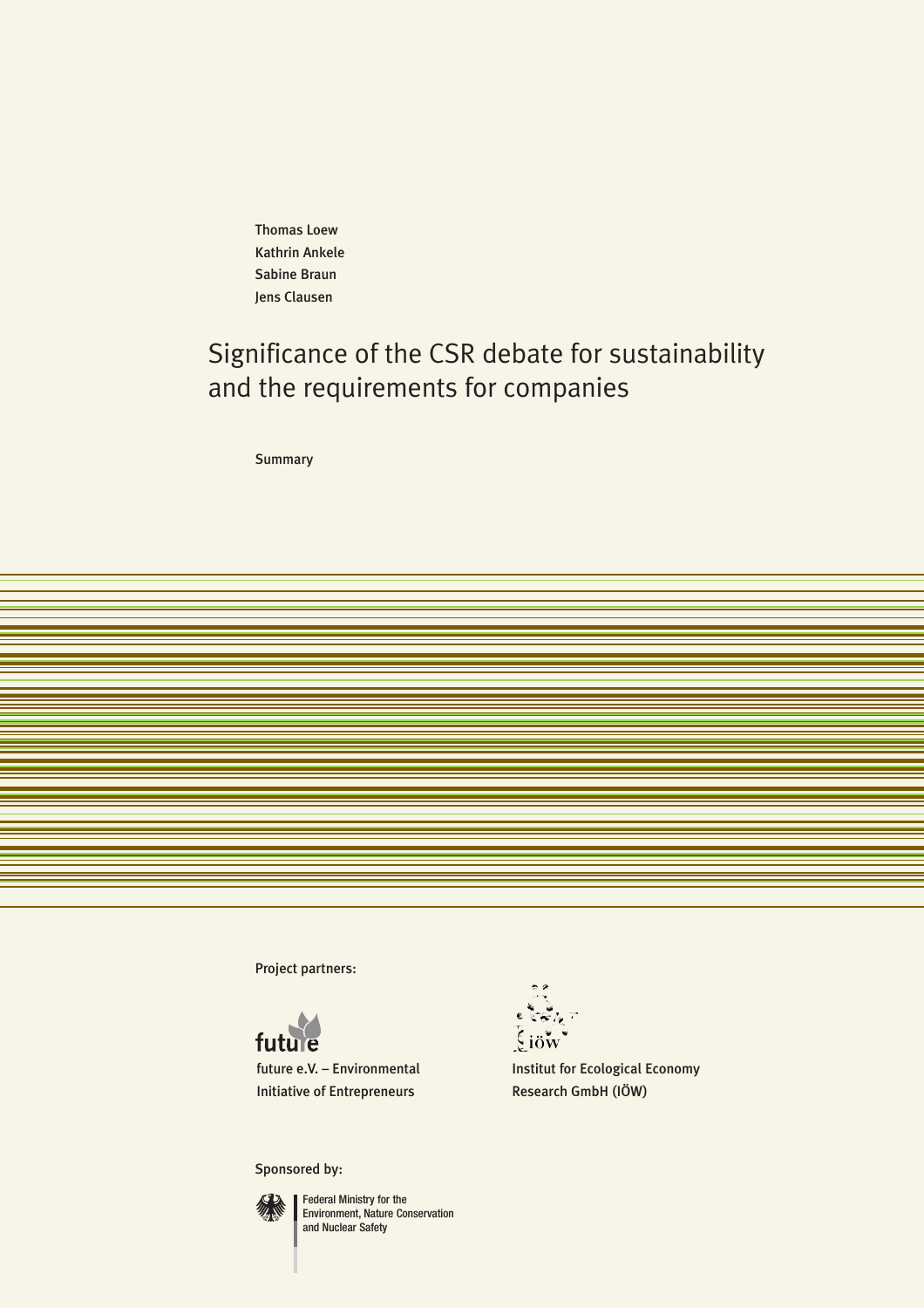## Objectives of the study

The EU started work on the development of a political concept to promote corporate social responsibility (CSR) in 2000. Neither this process nor the ongoing international research into CSR have attracted much attention in Germany so far, but this now seems likely to change, given the growing momentum of the EU process and the increasingly international orientation of many German companies. The research project "Significance of the international debate on CSR for sustainability and the resulting requirements for companies and, in particular, corporate reporting" was initiated to examine the issues related to CSR in the context of Germany. Key research questions included the nature of the relationship between CSR and sustainable management, how CSR, corporate citizenship (CC) and sustainable management can be distinguished, and whether the development of the CSR process entails any new obligations for companies.

#### The history of the CSR concept

The structure of the economy in the countries we now refer to as industrialized changed fundamentally around the end of the 19th century. Large enterprises representing a significant concentration of power began to emerge while smaller regional companies became less significant. It was the great significance and reach of these new companies in society that first put the issue of the corporate responsibility on the public agenda. Some of the more philanthropic entrepreneurs behind the emerging enterprises responded positively to the questions asked of them and began to improve the situation of their employees by building accommodation and enhancing working conditions.

The classical laissez-faire economic model remained dominant until around 1930, when it was replaced by a new system in which the state assumed a more active and critical role. This caused companies to engage in new activities intended to improve working and living conditions for employees, for example, or facilitate social progress. Anticipative strategies such as the well-known program that led to the foundation of a large number of libraries in the USA enabled companies to build up collaborative relationships with the local authorities and thereby create a level of social stability that was all but unimaginable in Europe during this period [CARROLL 2003].

#### The intellectual CSR debate in the USA

The intellectual debate on social responsibility began in earnest in the USA in 1950 and the first major work on the subject, Bowen's *Social Responsibilities of the Businessman*, appeared in 1953. Starting with the observation that the economy influences the life of citizens in many areas, Bowen's investigation into the obligations of companies concluded that a company's social responsibilities have to reflect the expectations and values of society. Initially it was a company's owners who were expected to discharge its responsibilities, but over time the emphasis changed and the focus shifted to the consequences for society of the actions of the company as a whole.

Davis [1967] attached little importance to the individual interests of people or companies and suggested instead that the total benefit to society resulting from the use of the means of production was the most important factor.

#### The four theoretical CSR models

Four models (CSR<sub>1</sub> to CSR<sub> $4$ </sub>) constitute the milestones of the intellectual debate on CSR [WADDOCK 2003; FREDERICK 1992]. CSR<sub>1</sub>, which remained prominent from 1960 until the late 1970s, views companies as an element of society with corresponding obligations and responsibilities and contends that since they make use of non-monetary social benefits, they should also show themselves to be responsible agents in society and heed the consequences of their actions on society for ethical reasons. This construct effectively established the CSR idea and is the foundation on which subsequent concepts are based.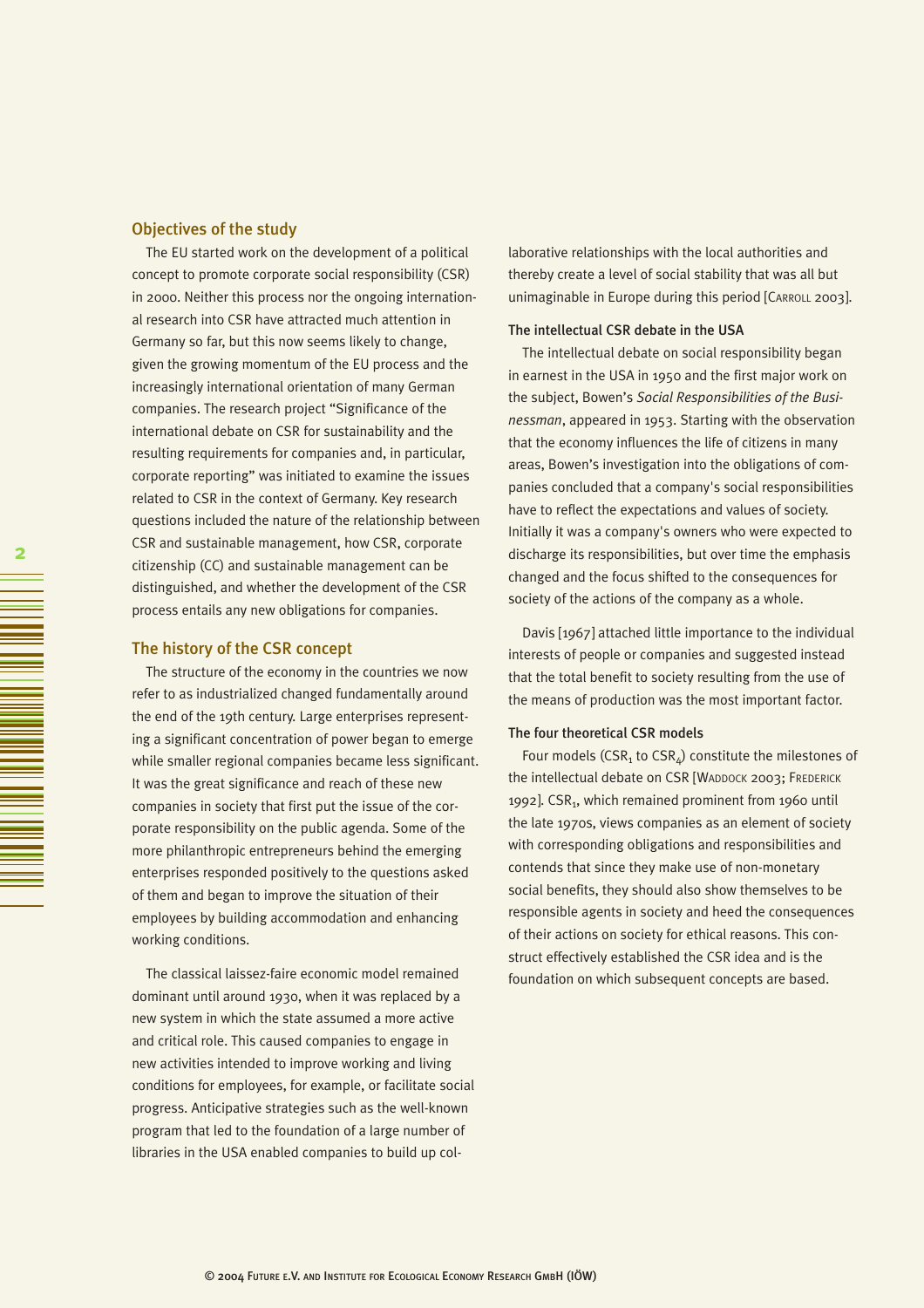

**3**

÷ ٠

▄ <u>era</u> 

> e<br>He ۰ ۳

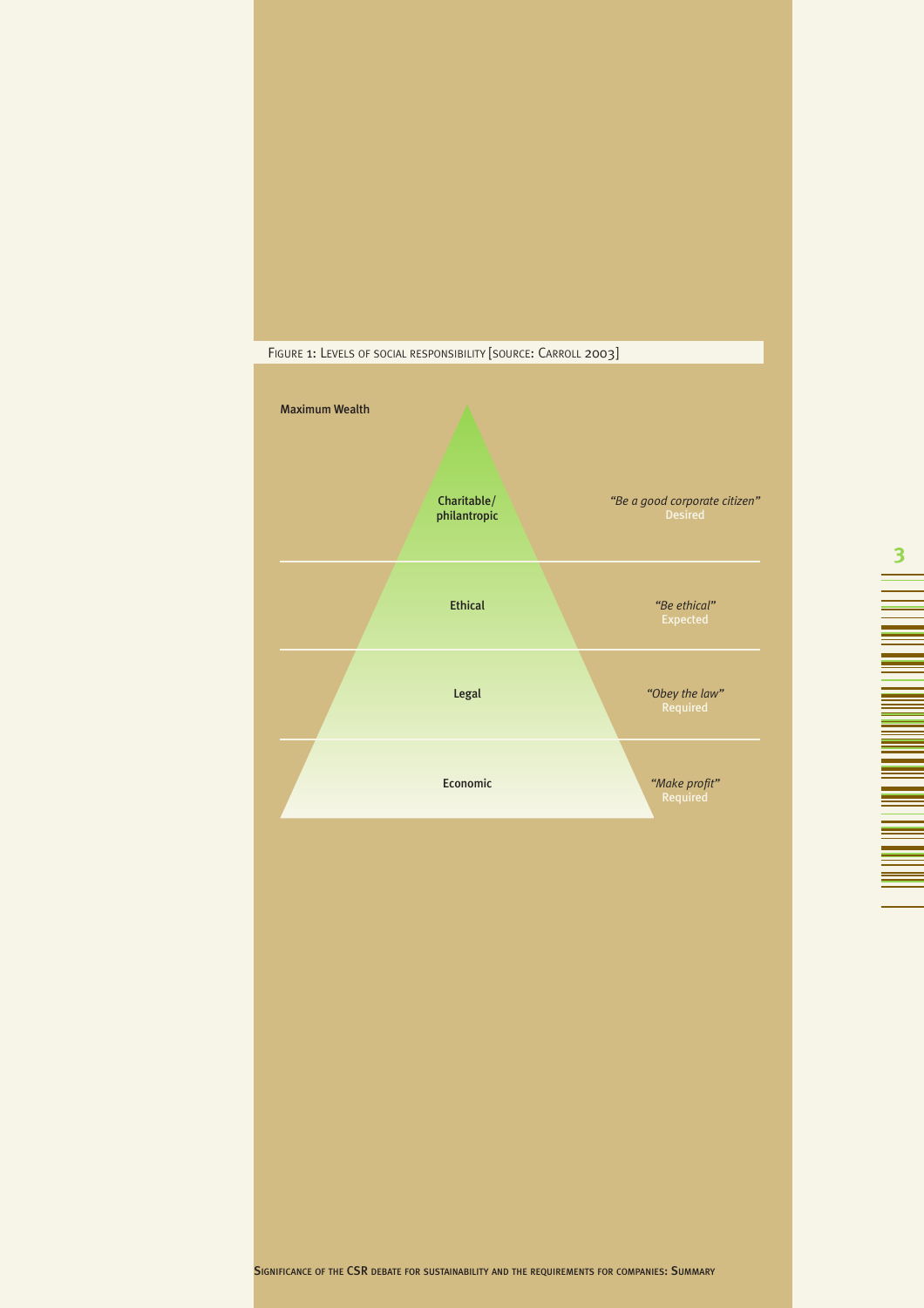The next significant step came with the recognition of the fact that companies that accept and embrace these responsibilities are able actively to shape their relationship with society. This exerting of influence by companies on their social environment came to be known as corporate social responsiveness (CSR $_2$ , first discussed in the  $mid-1970s$ ). CSR<sub>2</sub> presupposed internal analyses, targets and planning processes, which shifted the focus in subsequent development activities onto the actual, demonstrable achievements of the company (its corporate social performance or CSP) and the issue of how to measure them. The CSR<sub>3</sub> and CSR<sub>4</sub> concepts did not appear until the 1980s and 1990s.  $CSR<sub>2</sub>$ , corporate social rectitude, addresses the integration of ethical issues into central corporate decision making, while CSR<sub>4</sub>, Cosmos, Science and Religion, attempts to put the significance of individual companies into perspective and stresses the importance of natural science and meaning for the development of society's institutions. Thus far, however, the ideas and concerns raised by  $CSR_{3}$  and  $CSR_{4}$  have failed to gain any significant foothold in either the intellectual debate or general corporate practice [WADDOCK 2003].

# CSR and international standardization

In June 2004, a conference convened by the International Standardisation Organization in Stockholm discussed whether CSR should become the subject of an international standardization process [ISO 2004]. The majority of delegates spoke out in favour of the development of guidelines, culminating in an ISO resolution to commence work now [ISO 2004A]. Long before the conference, Germany's standardisation organisation Deutsches Institut für Normung (DIN) had expressed its opposition to standardization efforts in relation to CSR. Since then, the subject of CSR has been with DIN's "Security Commission". In light of current developments, DIN's position remains open (as at 30.6.04).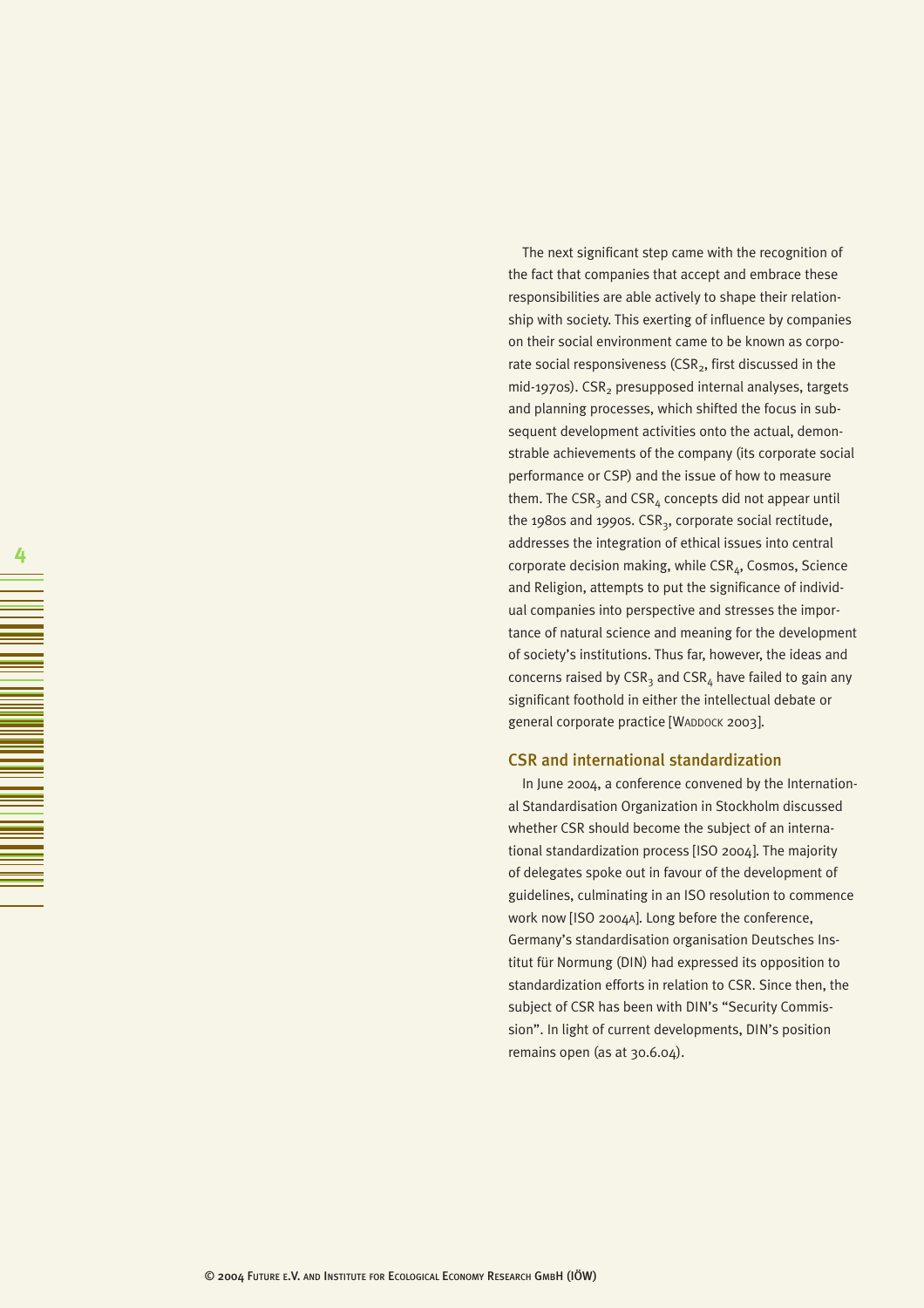# The European CSR process

The UK was for a long time the only European country to pick up the CSR approach. The European Union (EU) started to develop its own concept of CSR in 2000/2001 in line with the strategy adopted in Lisbon in 2000. Also known as the Lisbon objective, this strategy calls for the EU, "to become the most competitive and dynamic knowledge-based economy in the world, capable of sustainable economic growth with more and better jobs and greater social cohesion" by 2010 [EUROPEAN COMMISSION 2001C:2]. The EU's strategy for sustainability is also tied in to the Lisbon objective. Published in 2001, the sustainability strategy identifies CSR as an important contribution to be made by business to a sustainable economy and it is this position that underlies the political drive to promote CSR [EUROPEAN COMMISSION 2001C].

#### EU Green Paper on CSR

The EU's first major publication concerning CSR, the Green Paper *Promoting a European Framework for Corporate Social Responsibility*, also appeared in 2001 (EUROPEAN COMMISSION 2001B). The official title of the German version of the document gives particular emphasis to the social aspect even though it is clear from the content of the Green Paper that the EU's definition of CSR places equal weight on societal and ecological activities. The European Commission did not intend to attach special emphasis to what might be termed the social pillar of sustainability in this context.

An initial phase of consultation followed the publication of the Green Paper and the results are summarized in the European Commission's 2002 *Communication Corporate Social Responsibility: A business contribution to Sustainable Development* (EUROPEAN COMMISSION 2002B).

#### Interpretation of CSR

Being socially responsible, in the eyes of the European Commission, "means going beyond compliance and investing more in human capital, the environment and relations with stakeholders" [EUROPEAN COMMISSION 2002B:3]. The Commission places particular emphasis on the importance of integrating CSR permanently into corporate governance and establishing corresponding principles and objectives. These principles and objectives, it stresses, must be carried over into strategy development, investment planning and general day-to-day activities. The Commission also stresses the significance of reporting, audits and labeling schemes in this context and discusses the role of environmentally and ethically sound investments (social responsible investment or SRI) as important drivers for CSR.

**5**

The European Commission believes that few existing standards and guidelines span the full breadth of CSR and recommends a global debate on reporting in order to evolve a global consensus on "the type of information to be disclosed, the reporting format to be used, and the reliability of the evaluation and audit procedure".

#### The European Multi-Stakeholder Forum

The Commission continued the consultation process in 2002, during which it set up the European Multi-Stakeholder Forum on CSR (EMS Forum) [EUROPEAN COMMIS-SION 2002B]. Charged with supporting information sharing on CSR between experts and interest groups and developing recommendations to promote CSR, the EMS Forum represents the first broad-based political process initiated to develop a common understanding of sustainable management matters within Europe. Industry associations, trade unions, environmental and social NGOs and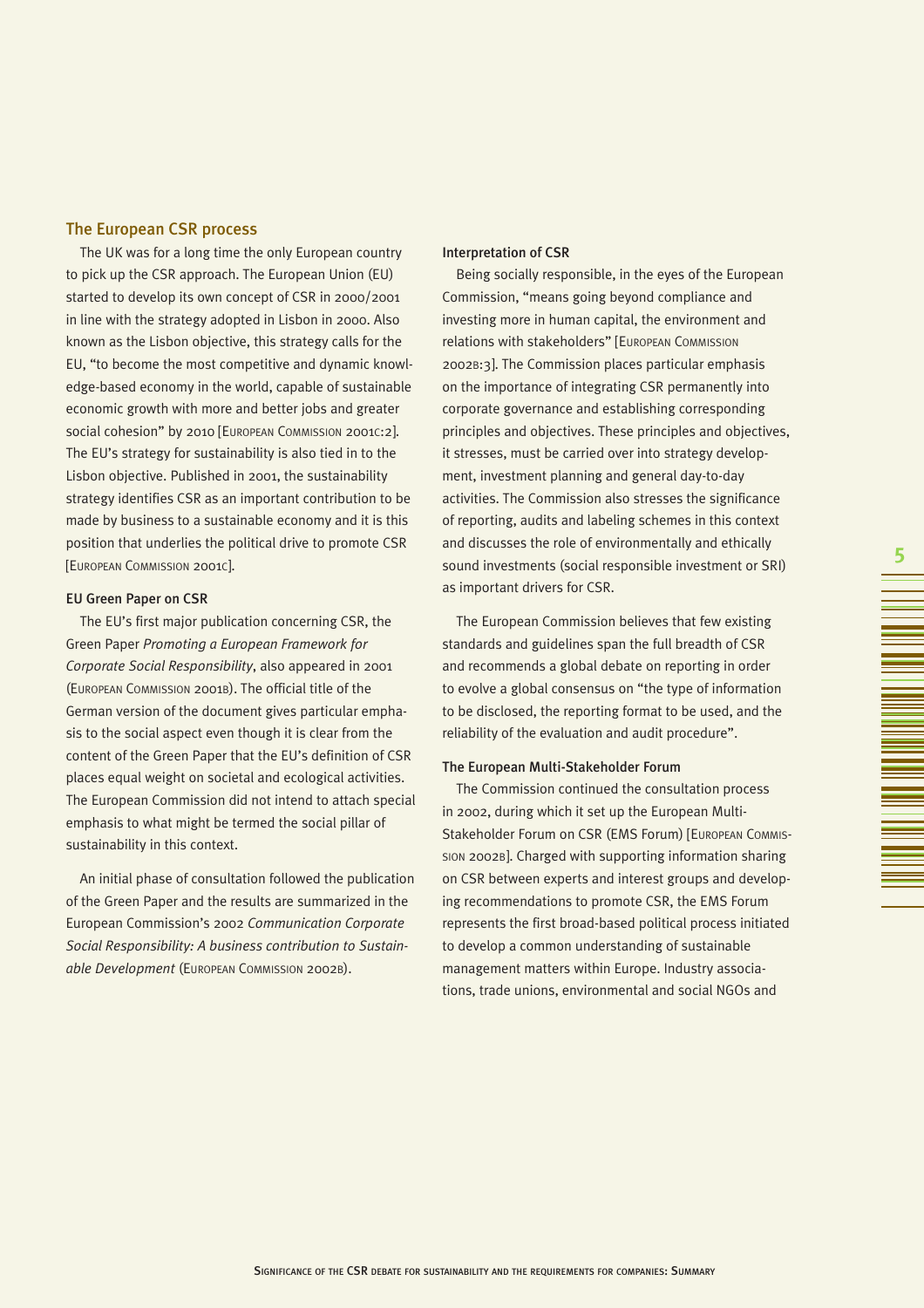consumer protection organizations are all represented in the Forum. Representatives of the EU and organizations active in the area of CSR (such as the OECD and ILO) have observer status. The EMS Forum was first convened in 2002 and will complete its work in summer 2004.

The participants in the EMS Forum work on two levels: High-level meetings are held to determine the organization's direction, procedures and agenda and compile interim results, but the actual sharing of information and experience takes place in four Round Table working groups (Table 1).

A working group comprising national representatives on CSR (the High-Level Group of National Social Representatives on CSR or CSR HLG) was set up alongside the EMS Forum in an attempt to ensure systematic knowledge sharing between the Member States and the Directorate-General (DG) for Employment and Social Affairs, which is responsible for CSR matters within the EU [EUROPEAN COMMISSION 2003G]. This body consists exclusively of staff delegated from the ministries responsible for CSR in the various Member States.

#### Assessment of the European CSR process

The European CSR process has led to an intensive debate concerning the potential contribution of business to sustainable development. The systematic exchange of views and knowledge between the interest groups at European level has revealed both, the common ground and where the differences lie. A common understanding as to which social and ecological sustainability problems can be influenced positively by companies and their operations is emerging.

Although the exchange of information was sucessful the EMS Forum's self-restriction on consensual issues calls the impact of the process into question. Critical issues like the development of an ISO-Standard to CSR or a mandatory reporting could not be discussed systematically.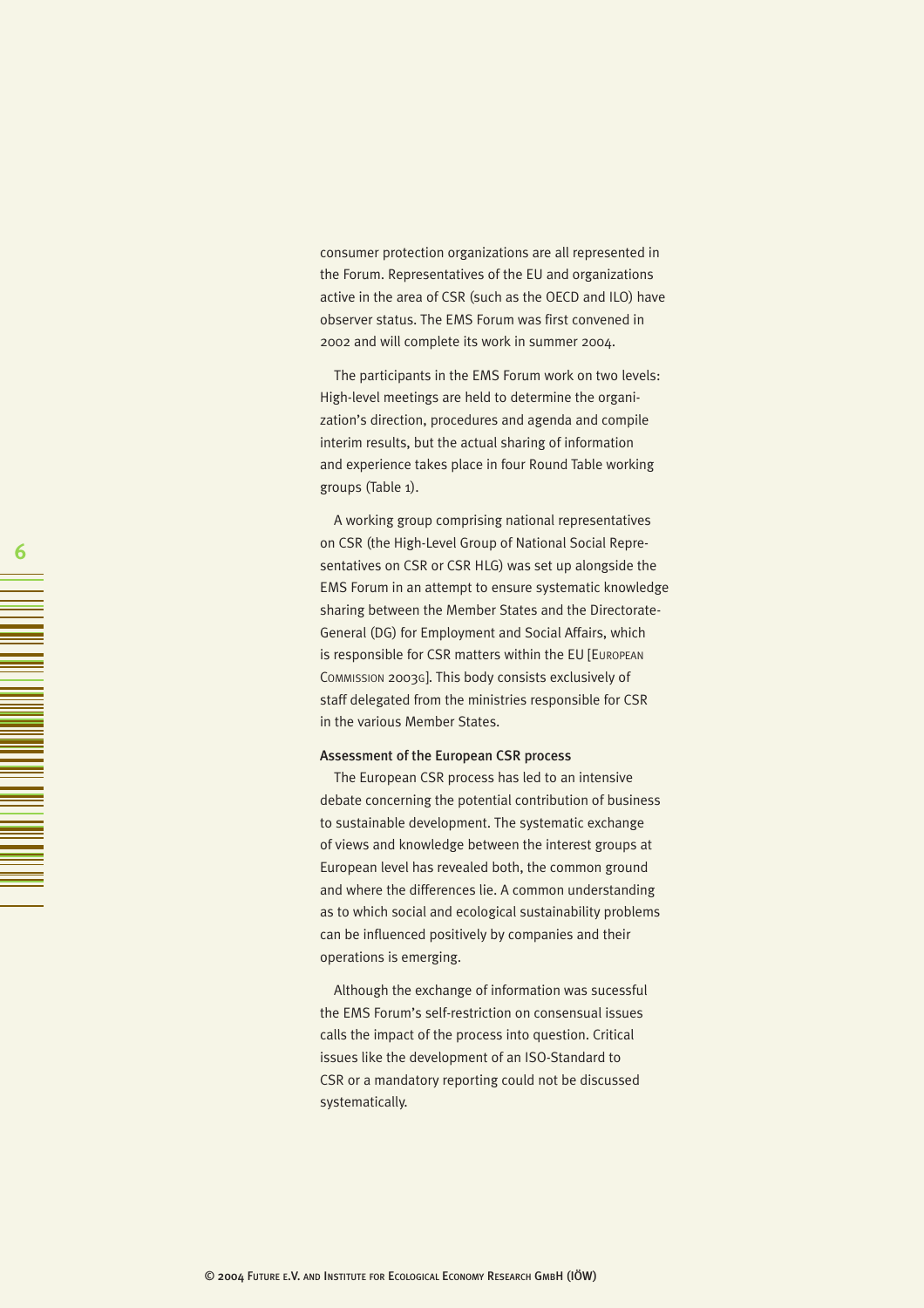# TABLE 1: THE EMS ROUND TABLES [SOURCE: AUTHORS' ORIGINAL BASED ON EUROPEAN COMMISSION, NO YEAR SPECIFIED]

| <b>Round Table</b>                                                                                | <b>Topics</b>                                                                                                                                                                                                                                                                     |
|---------------------------------------------------------------------------------------------------|-----------------------------------------------------------------------------------------------------------------------------------------------------------------------------------------------------------------------------------------------------------------------------------|
| Improving knowledge about CSR and<br>facilitating the exchange of experience<br>and good practice | ■ Overview of how definitions of CSR vary across different<br>cultures, companies and industries<br>$\blacksquare$ Presentation of three initiatives to integrate CSR into<br>companies<br>■ Identification of CSR processes that can help companies<br>in complicated situations |
| <b>Fostering CSR among SMEs</b>                                                                   | ■ Significance of CSR for SMEs<br>$\blacksquare$ Presentation of three genuine examples from the<br>SME sphere<br>■ Opportunities for promoting CSR in SMEs                                                                                                                       |
| Diversity, convergence and<br>transparency of CSR practices<br>and tools                          | ■ Ensuring that CSR practice and instruments remain<br>credible and transparent<br>Benefits, success factors and obstacles<br>Specific issues addressed: labeling, codes of conduct,<br>environmentally and ethically sound investment (SRI),<br>reporting                        |
| Development aspects of CSR                                                                        | $\blacksquare$ ILO standards<br>■ CSR and responsibility for suppliers<br>■ Combating corruption and graft<br>$\blacksquare$ Fighting poverty<br>■ CSR management and economic, social and ecological<br>consequences in developing countries                                     |

**7**

an an I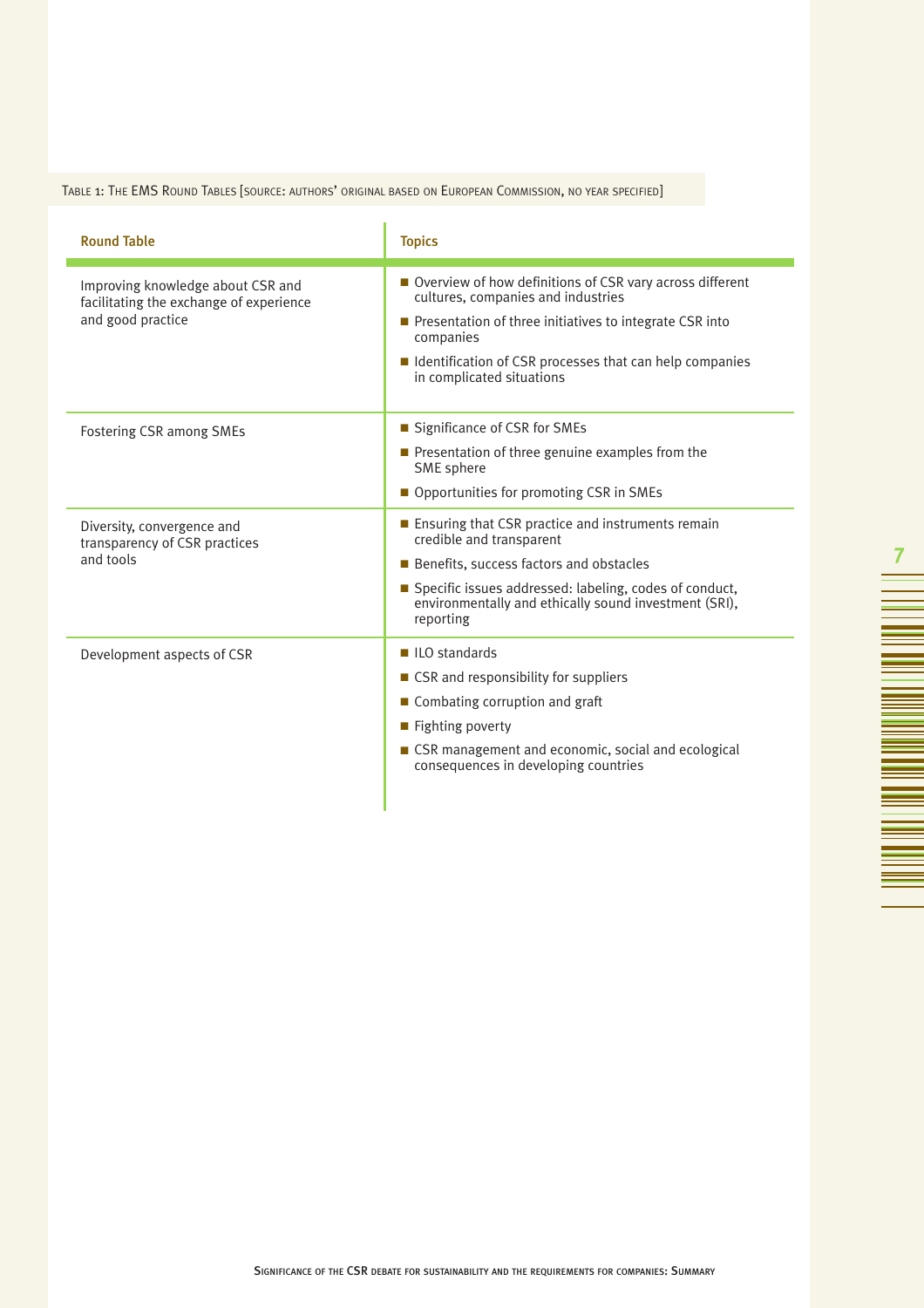#### The CSR debate in Germany

Germany lacks the long tradition of CSR familiar from the Anglo-Saxon economies. The emergence of the European CSR strategy and the increasingly international outlook of German companies, however, have raised the profile of the CSR concept and while the CSR debate in the country is still in its infancy, the associated issues are now being examined and incorporated into the relevant fields. There is still a pronounced tendency in Germany to look at CSR as the 'social pillar' of sustainability, which is a far narrower definition than that used by the EU and imposes inappropriate limits on the scope of the debate.

#### At the political level

The issue of CSR is coordinated at the political level in Germany by the Federal Ministry of Economics and Labour (BMWA), which states: "Corporate Social Responsibility is an important issue for the German federal government. It should, however, be noted when considering the social commitments of business above and beyond the obligations imposed by law that Germany already has a relatively large number of regulations in force (for example in respect of environmental standards) and that there is accordingly less scope for additional activities" [BADE 2003:9]. The BMWA report quoted here makes it clear that there are many established activities in Germany that support CSR; closer examination reveals that most if not all were originally initiated without any connection to CSR.

The activities cited by the German federal government include the promotion of codes of conduct in the areas of foreign direct investment and procurement. The German Federal Ministry for Economic Cooperation and Development (BMZ) initiated a round table on procurement as part of its *Aktionsprogramm 2015* (action plan) to reduce poverty worldwide and this has already achieved some success in the form of the Foreign Trade Association of German Retailers (AVE) sector model. Other activities mentioned by the German government include the involvement of all interest groups in the multi-stakeholder German Standardization Committee DIN-NAGUS, which mirrors the development of the ISO 14000 series as well as the working group on human rights and business (*Menschenrechte und Wirtschaft*) set up by the German Federal Foreign Office in 1999.

#### At the level of trade associations

The Federation of German Industries (BDI) refers to the numerous voluntary activities of German companies and is opposed to any further regulatory moves in this area. Citing the growing range of commitments at the European level, the BDI fears, "that additional standards and regulations are being developed" that will squeeze the existing CSR tools and the various CSR issues into a one-size-fitsall compromise solution and thereby make it difficult for

FIGURE 2: HISTORICAL DEVELOPMENT OF THE CSR AND SUSTAINABILITY DEBATE (SOURCE: AUTHORS' ORIGINAL)

Corporate Social Responsibility<br>
Corporate Social Contents of Corporate Social Corporate Social Corporate Social Corporate Social Corporate Social Corporate Social Corporate Social Corporate Social Corporate Social Corpora

Responsiveness Issue Management

> World Conservation Strategy

# Environmental Debate

1950 1960 1970 1980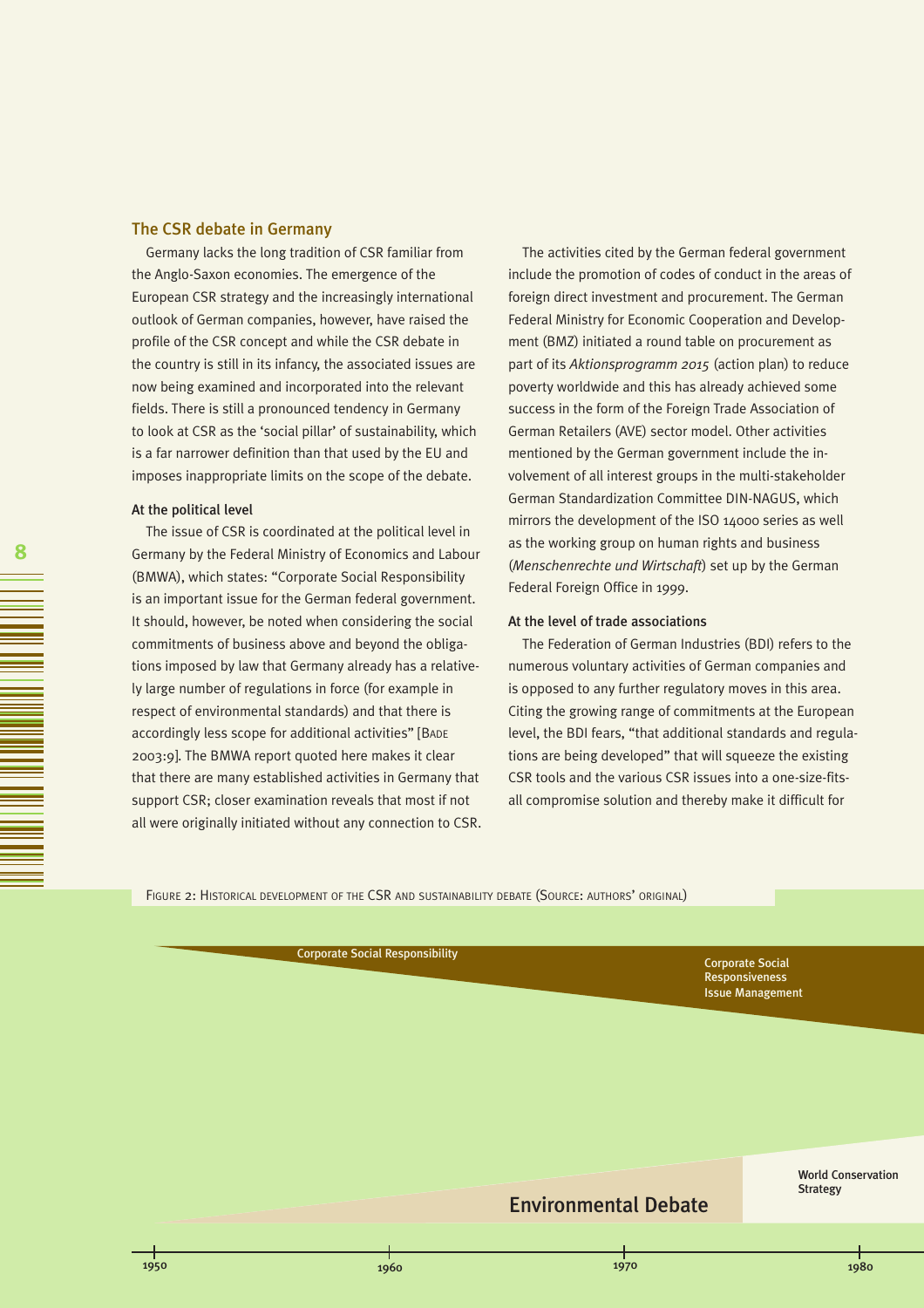companies to realize innovative commitments voluntarily and develop efficient CSR strategies [SCHALL 2003].

The Confederation of German Employers' Associations (BDA) also recognizes CSR as an important topic, suggesting that, "the focus should be on voluntary CSR measures carefully tailored for each sector and company in order to achieve optimal efficiency" [BDA OFFICIAL JOURNAL]. The work of the BDA centers on strengthening the International Labour Organization (ILO), which has been working with the issue of corporate responsibilities to society for thirty years.

#### CSR and sustainable development

Figure 2 charts the historical development of the CSR and sustainable development concepts. CSR came first and was originally concerned, from the perspective of business at least, primarily with social matters. The idea of sustainable development emerged from the environmental protection debate and was established at the political level as a guiding principle for society as a whole at the UN Earth Summit in Rio de Janeiro in 1992. Work to derive a concept for business did not begin in earnest until the mid-1990s. Today the concepts of CSR and sustainable development overlap in many areas.

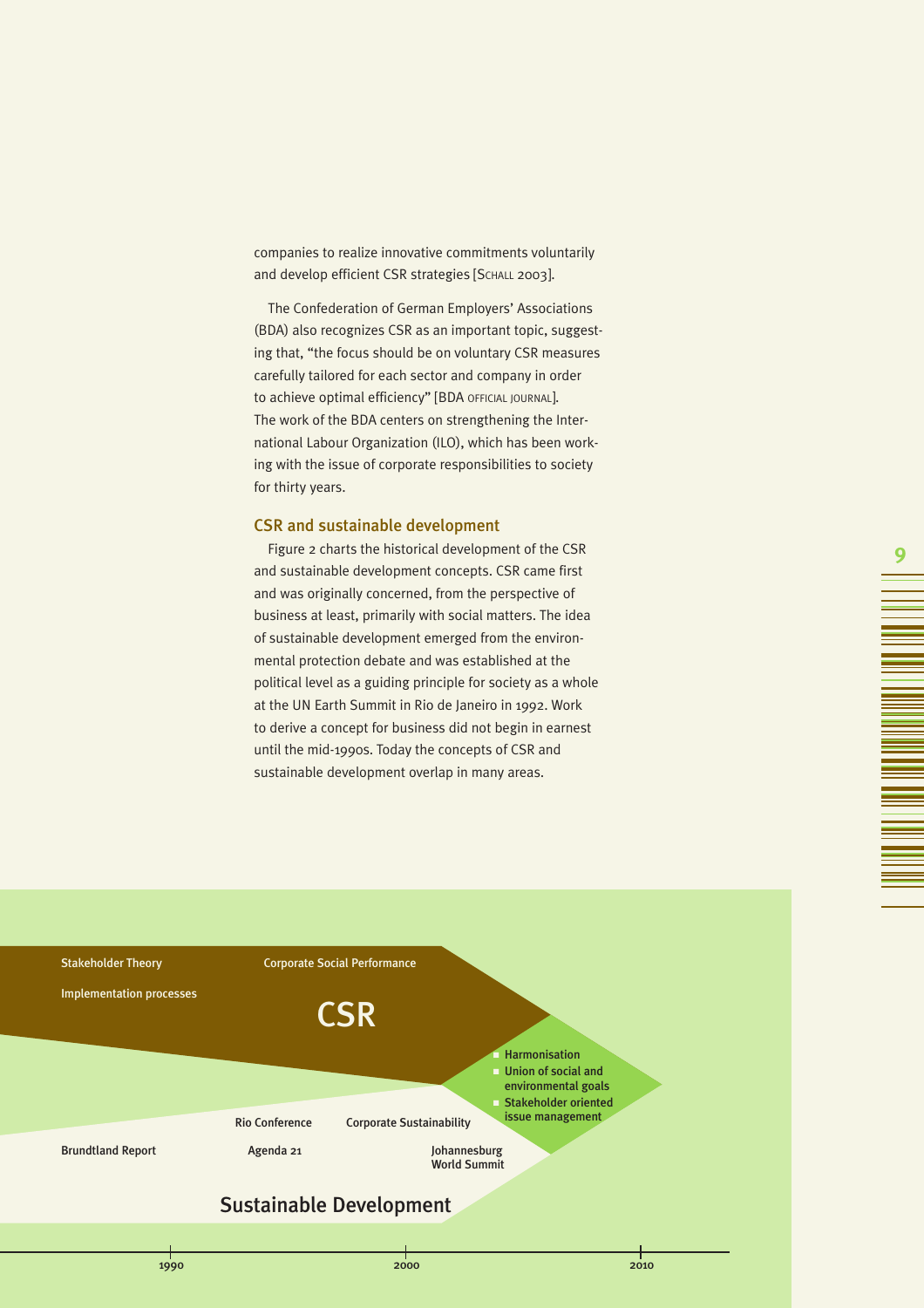#### CSR and corporate citizenship

The term corporate citizenship has also come into widespread use in recent years in connection with the social commitments of companies. This term is getting popular in the German business community and is often inaccurately used as a synonym for CSR. There are in fact significant differences between the two ideas. Corporate citizenship relates to a company's commitment to addressing problems in society above and beyond its own business activities and is usually limited to the company's local environment. Typical examples of corporate citizenship include donation and sponsorship (corporate giving), the creation of benevolent company institutions (corporate foundations) and the direct involvement of company staff in social projects and undertakings (corporate volunteering) [MUTZ 2003].

The CSR concept is far broader in its scope: it encompasses the fundamental responsibilities of the company and all of its contributions to sustainability irrespective of whether the activities concerned form part of or lie outside its ordinary business activities.

#### Recommended terminology system

A coherent and definitive system of terminology can be developed on the basis of the definitions already in general use. These fixed points of reference in the system of terminology include the sustainability principle in its original universal form and the interpretation of CSR provided by the European Commission, which seems bound to prevail given the broad-based nature of the associated political process. The terms sustainable management and corporate citizenship (CC) have as yet no generally accepted definitions. They have therefore to be interpreted based on the fixed points CSR and sustainable devolopment.

The principle of sustainable development as it is understood today is usually traced back to the definition offered by the Brundtland Commission: sustainable development is, "a form of development that meets the needs of the present without compromising the ability of future generations to meet their own needs" [HAUFF 1987:46]. This principle relates to the whole of society and entails a clear political objective. Social, ecological and economic concerns, the Brundtland Commission concluded, must be given equal consideration if sustainable development is to become a reality. The sustainability principle additionally includes the ideas of both intragenerative and intergenerative justice.

Companies are challenged to help society as a whole to achieve a sustainable development. Sustainable management thus revolves around what the company does to advance sustainability and attempts to maximize its contribution in this respect. The minimum requirements for sustainability in society as a whole are reviewed systematically and efforts are made to ensure that they are always met. Like the principle of sustainability itself, sustainable management covers all three dimensions of sustainability (that is to say the ecological, economic and social aspects).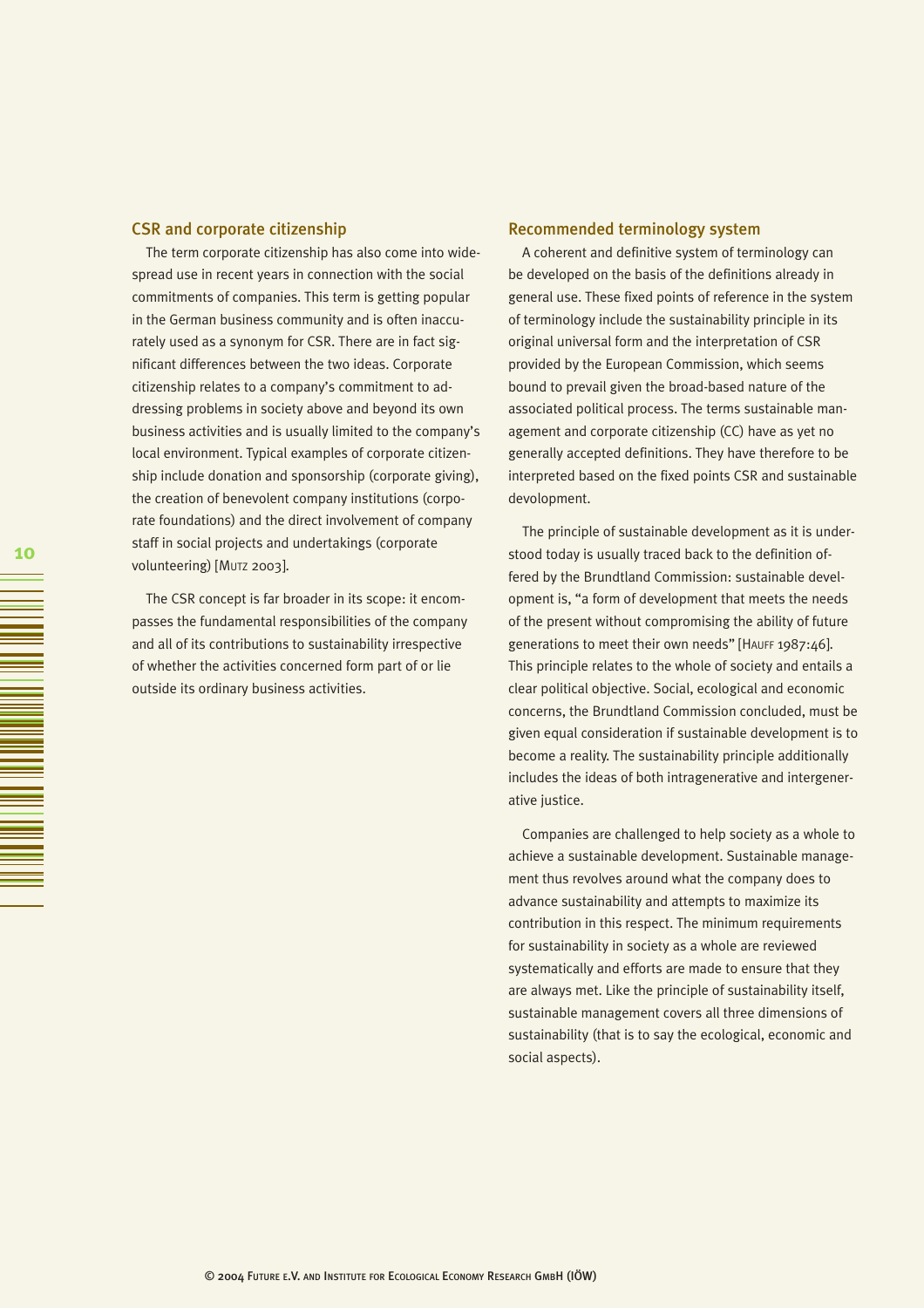The European interpretation of CSR also looks at the company's contributions to sustainability, although CSR is generally restricted to ecological and social challenges and thus covers only two of the three pillars of sustainability. Corporate profitability remains a limiting factor and economic contributions to the sustainability of society as a whole are not considered. CSR thus constitutes an element of sustainable management.

The voluntary nature of CSR also remains important in the current political process and the focus is very much on voluntary measures above and beyond what is required by law [E.G. EUROPEAN COMMISSION 2001A]. The trade associations reject additional regulations in this area precisely because such a move would reduce or eliminate the voluntary aspect [BDA, BDI OFFICIAL JOURNAL]. There is no indication at present of a similar approach being taken to regulation in respect of sustainable management even though work on this issue also centers largely on instruments and measures intended to achieve objectives additional to those required by law.

The need to ensure compliance with statutory provisions is recognized as fundamental and elementary in both the CSR and sustainable management concepts. This raises the question of whether measures such as corresponding management systems (with or without external accreditation), for example, are not in fact a constituent of both concepts. Ultimately, only practical experience will reveal the answer.

The system of terminology described above is shown in graphic form in Figure 3 and detailed in full in Table 2.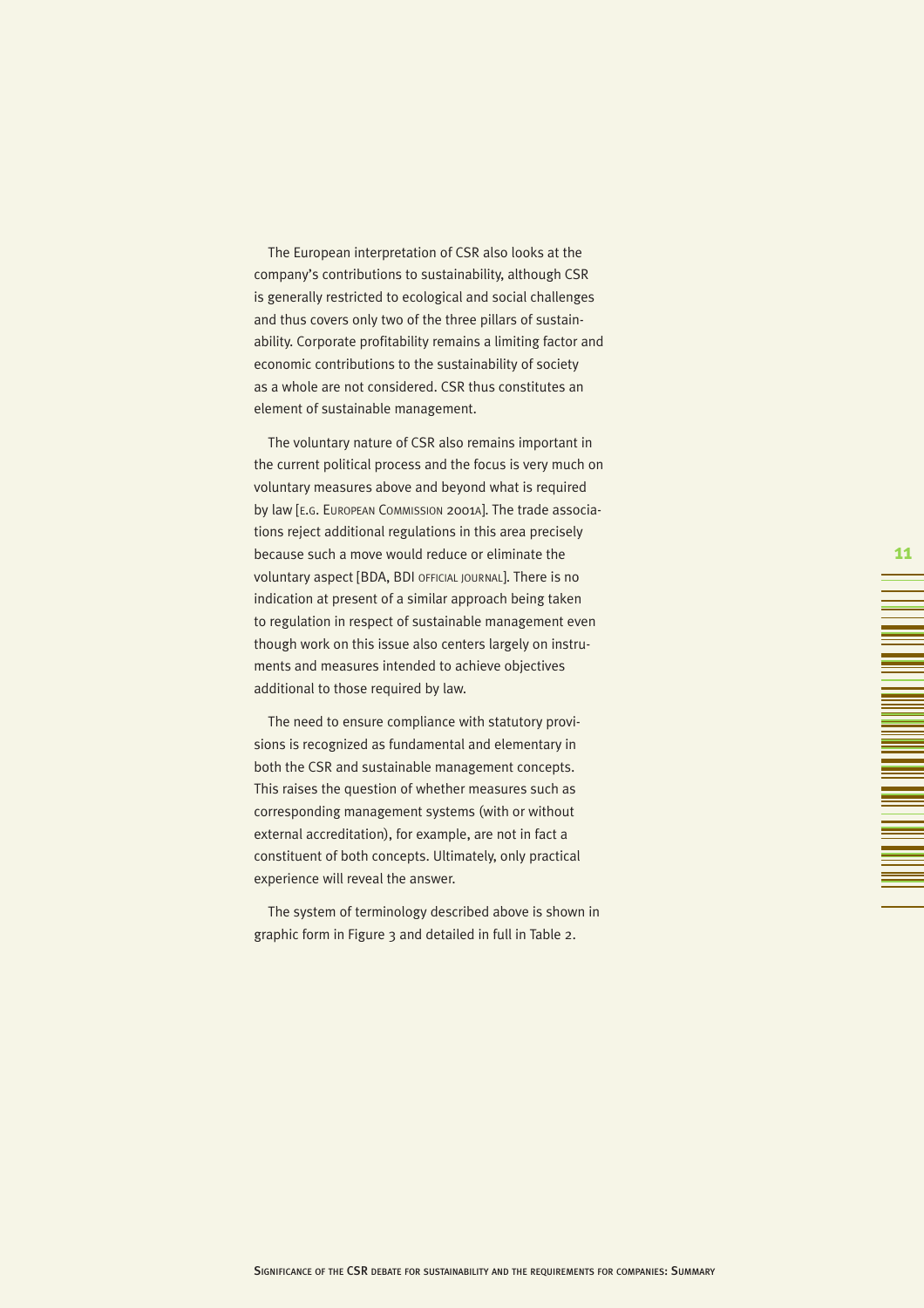

FIGURE 3: THE RELATIONSHIP BETWEEN CSR, CC AND SUSTAINABLE CORPORATE GOVERNANCE AND SUSTAINABLE DEVELOPMENT (SOURCE: AUTHORS' ORIGINAL)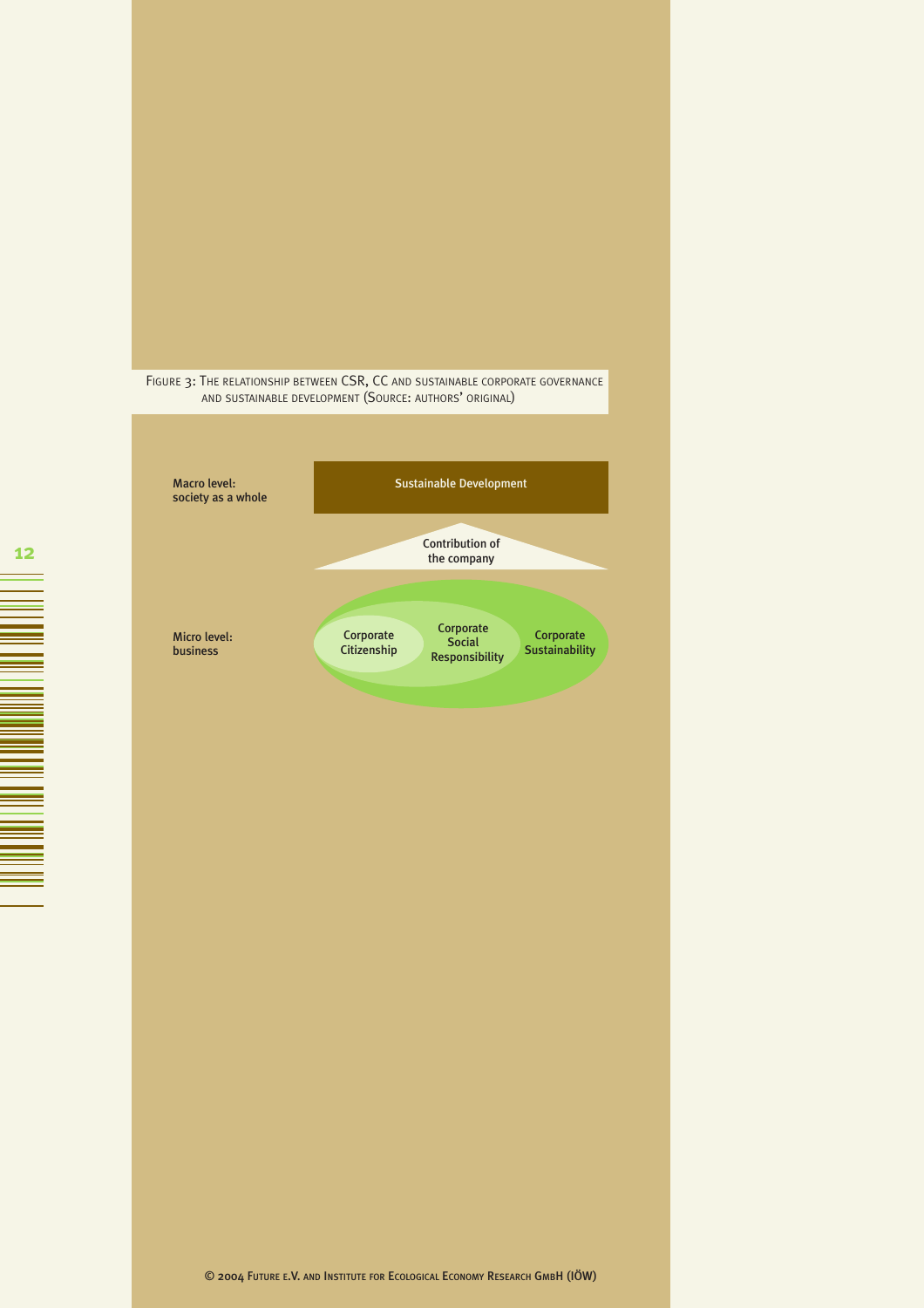# TABLE 2: TERMS RELATING TO SUSTAINABILITY AND CSR (SOURCE: AUTHORS' ORIGINAL)

| <b>Term</b>                                    | <b>Definition</b>                                                                                                                                                                                                                                                                                                                                                                                                                                                                                                                                                                                                                                                                       | Level                 | <b>Definition</b><br>generally<br>accepted? | <b>Comments</b>                                                                                                                                                                                                                                                                                                                                                                             |
|------------------------------------------------|-----------------------------------------------------------------------------------------------------------------------------------------------------------------------------------------------------------------------------------------------------------------------------------------------------------------------------------------------------------------------------------------------------------------------------------------------------------------------------------------------------------------------------------------------------------------------------------------------------------------------------------------------------------------------------------------|-----------------------|---------------------------------------------|---------------------------------------------------------------------------------------------------------------------------------------------------------------------------------------------------------------------------------------------------------------------------------------------------------------------------------------------------------------------------------------------|
| Sustainable<br>development                     | Sustainable development is, "a<br>form of development that meets<br>the needs of the present without<br>compromising the ability of future<br>generations to meet their own<br>needs" [HAUFF 1987:46].                                                                                                                                                                                                                                                                                                                                                                                                                                                                                  | Society as<br>a whole | yes                                         |                                                                                                                                                                                                                                                                                                                                                                                             |
| Sustainable<br>management                      | Sustainable corporate governance<br>is a model of corporate governance<br>designed systematically to optimize<br>the company's efforts to achieve<br>social, ecological and economic<br>sustainability objectives. Measures<br>necessary to further this aim are<br>implemented on both the strategic<br>and the operational levels.                                                                                                                                                                                                                                                                                                                                                    | Company               | no                                          | The authors have derived this<br>definition from the sustainability<br>principle.                                                                                                                                                                                                                                                                                                           |
| Corporate<br>Social<br>Responsibility<br>(CSR) | CSR is, "a concept whereby compa-<br>nies integrate social and environ-<br>mental concerns in their business<br>operations and in their interaction<br>with their stakeholders on a volun-<br>tary basis". [EUROPEAN COMMISSION<br>2001A:5]                                                                                                                                                                                                                                                                                                                                                                                                                                             | Company               | Europe:<br>yes<br>interna-<br>tional: no    | The EU clarified its position further<br>in its Communication of 2002: being<br>socially responsible, "means going<br>beyond compliance and investing<br>more in human capital, the environ-<br>ment and relations with stakehold-<br>ers" [EUROPEAN COMMISSION 2002B: 3].<br>Ensuring compliance with statutory<br>provisions thus constitutes one of<br>the necessary conditions for CSR. |
| Corporate<br>Citizenship<br>(CC)               | Corporate citizenship relates to the<br>company's commitment to solving<br>social problems in its local environ-<br>ment and around its sites above and<br>beyond its actual business activities.<br>Corporate citizenship activities<br>include donation and sponsorship<br>(corporate giving), the creation of<br>benevolent company institutions<br>(corporate foundations) and the<br>direct involvement of company staff<br>in social projects and undertakings<br>(corporate volunteering). Activities<br>with no direct benefit to the compa-<br>ny and activities that generate some<br>form of economic return can both<br>fall under the concept of corporate<br>citizenship. | Company               | no                                          | Original definition formulated with<br>reference to Westebbe and Logan<br>[1995] and Mutz and Korfmacher<br>$[2003]$ .                                                                                                                                                                                                                                                                      |

▊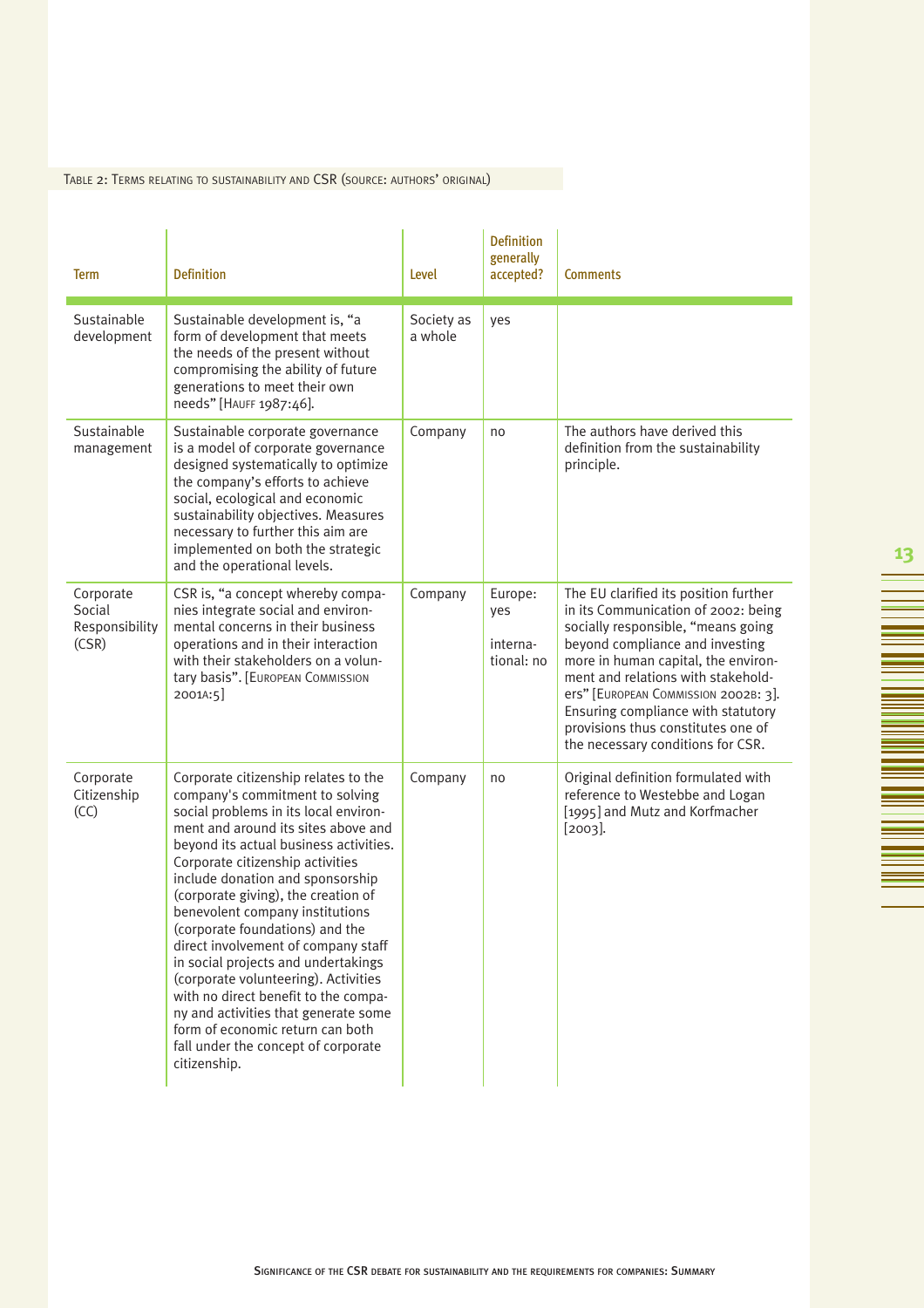# Requirements for corporate reporting

Despite – or perhaps even because of – the large number of guidelines, standards and catalogs of criteria already in existence, there is considerable demand in the business and political spheres for an aggregate summary of the sustainability requirements faced by companies. One of the initial objectives of the present research project, moreover, was to determine whether the European CSR strategy entails any new requirements for companies. The comparative analysis of the development of CSR, corporate citizenship and sustainable management indicated no new requirements.

The catalog of requirements developed in respect of corporate sustainability reporting is based on a fusion and evaluation of the key guidelines and standards, primarily GRI [2002], SA 8000 [SOCIAL ACCOUNTABILITY INTER-NATIONAL 2001], SAM [2003], oekom research [2003], SustainAbility [2002], Global Compact [2001], future [2000], IÖW [2001], etc. and a thorough debate with a wide range of interest groups.

The last stage in the evolution of the catalog of requirements involved comparing the final draft with ten selected reports from companies listed on Germany's DAX-30 index. This exercise found that the reports did address most of the issues mentioned in the catalog of requirements. Most companies are quite advanced in their reporting of environmental matters, but devote less attention to the issues of countering corruption, taxes and subsidies, the contribution made to regulatory frameworks and biodiversity.

MA DI MANUMBRATA DE LA BARBARA EN 1997. EN 1997 EN 1997 EN 1997 EN 1997 EN 1997 EN 1997 EN 1997 EN 1997 EN 199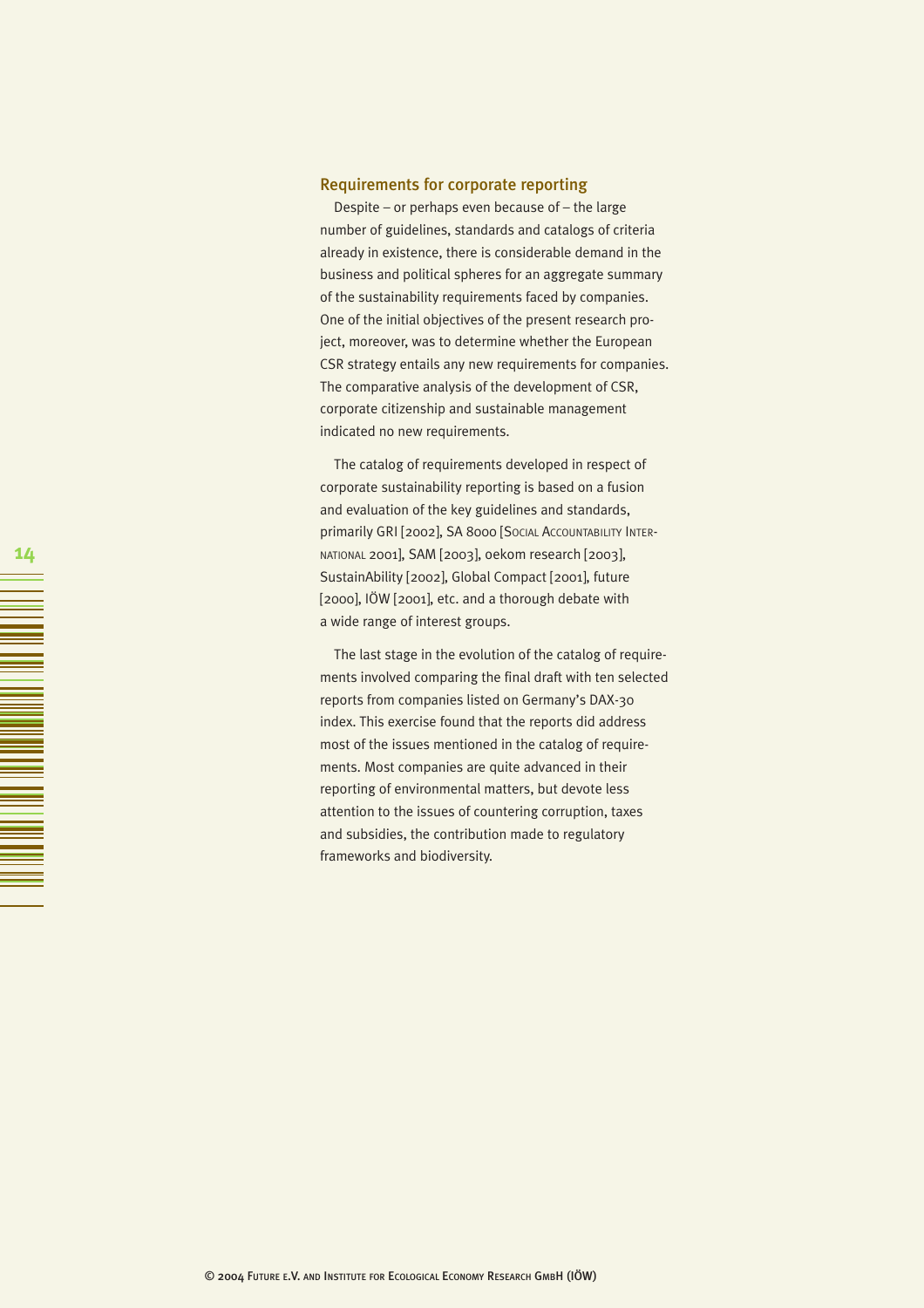TABLE 3: FUTURE-IÖW-CATALOG OF REQUIREMENTS FOR SUSTAINABILITY REPORTING (SOURCE: AUTHORS' ORIGINAL)

| <b>Specific requirements</b><br>A                                   |                                                                                                                                                                                                                                                                                                                                                        |  |  |
|---------------------------------------------------------------------|--------------------------------------------------------------------------------------------------------------------------------------------------------------------------------------------------------------------------------------------------------------------------------------------------------------------------------------------------------|--|--|
| A.1 General information<br>about the company                        | Sales revenue, employees, sites<br>Divisions, products/product groups<br>Ownership, company structure                                                                                                                                                                                                                                                  |  |  |
| A.2 Strategy and<br>management                                      | ■ Vision and strategy<br>Management systems and tools<br>Description of ongoing and planned activities with external<br>interest groups                                                                                                                                                                                                                |  |  |
| A.3 Employee interests                                              | Remuneration, incentive systems<br>■ Working time models<br>Training and personal development<br>Employee rights and payroll<br>Diversity and equal opportunities<br>Gender non-discrimination<br>Labor protection, health and safety at work                                                                                                          |  |  |
| A.4 Social responsibility<br>in the local area                      | Responsible conduct as an employer and customer<br>Donation, sponsorship and support for the local area<br>Taxes and subsidies<br>■ Activities to counter corruption<br>Human rights<br>Contribution to political life and regulatory frameworks                                                                                                       |  |  |
| A.5 Ecological and<br>social aspects<br>of products and<br>services | Discussion of key ecological and social issues throughout the product lifecycle<br>Description of key environmental issues in product development<br>■ Environmental protection and working conditions in the supply chain<br>Fair trade<br>■ Customer orientation and consumer protection                                                             |  |  |
| A.6 Ecological issues<br>in production                              | Energy management and climate protection<br>$\blacksquare$ Hazardous substance emissions to air<br>Raw materials and material consumption<br>■ Waste management<br>■ Water management<br>Logistics and transportation<br>Production and transport accidents, release of chemicals, fuels and oils<br>Nature conservation, biodiversity and use of land |  |  |
| A.7 Objectives and<br>program                                       | ■ Targets achieved in the reporting period<br>$\blacksquare$ Description of objectives and measures                                                                                                                                                                                                                                                    |  |  |
| A.8 Sources of more<br>detailed information                         | Disclosure of contact details<br>Invitation to request further information                                                                                                                                                                                                                                                                             |  |  |
| <b>Universal requirements</b><br>B                                  |                                                                                                                                                                                                                                                                                                                                                        |  |  |
| <b>B.1</b> Credibility                                              | Statement of the board of management<br>■ Audits<br>Compliance<br>Disclosure of unresolved problems<br>Evaluation by external bodies                                                                                                                                                                                                                   |  |  |
| <b>B.2 Comparability</b>                                            | Details of accounting principles (scope of application)<br>Details of how information is ascertained and interpreted<br>Significant developments during the period under review                                                                                                                                                                        |  |  |
| B.3 Objectivity and<br>clarity                                      | Focus on key quantitative and qualitative aspects<br>■ Clarity and accessibility of the reporting structure and the selected data                                                                                                                                                                                                                      |  |  |
| B.4 Communicative<br>quality                                        | $\blacksquare$ Layout<br>■ Text<br>■ Figures                                                                                                                                                                                                                                                                                                           |  |  |

 $\equiv$